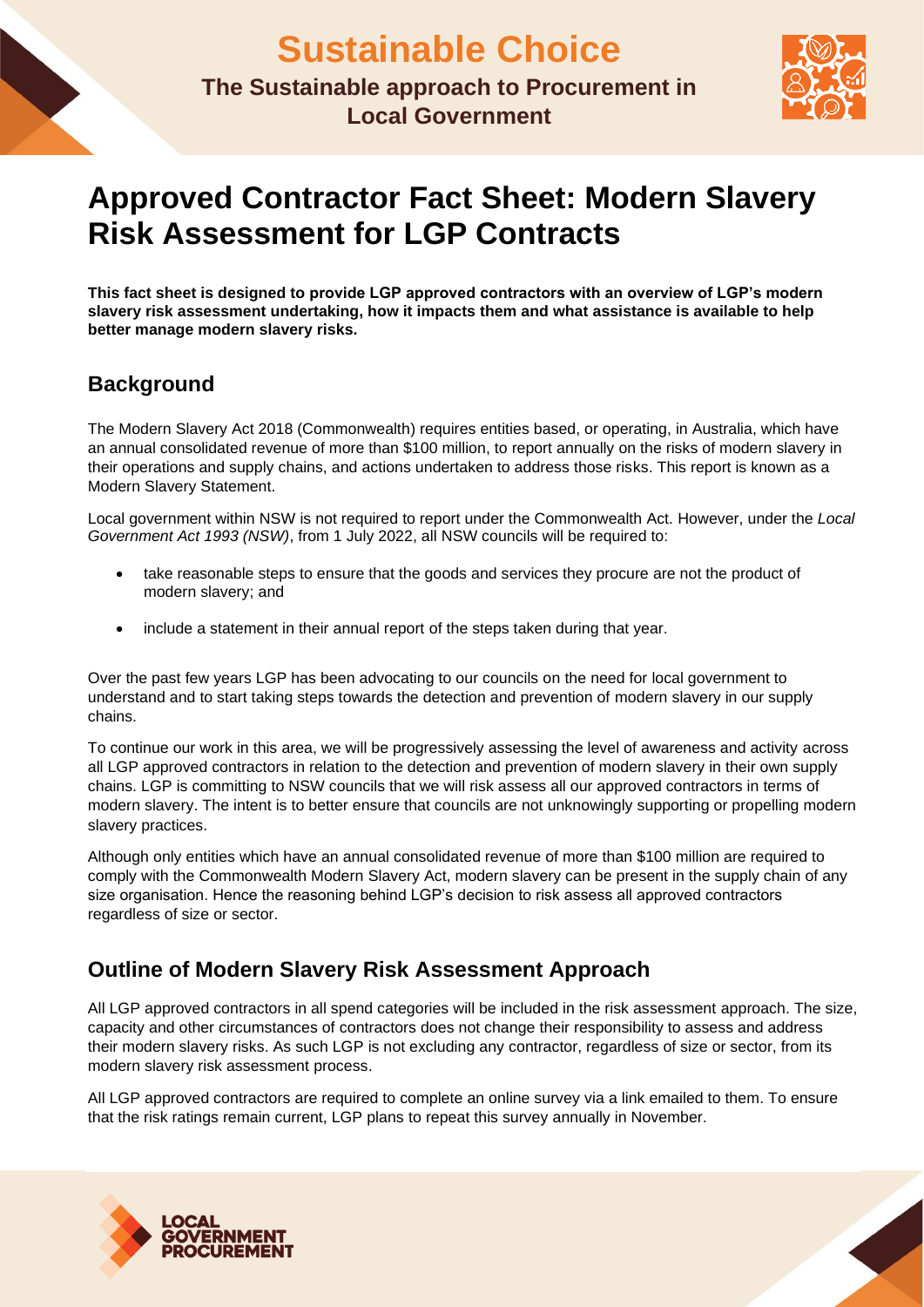**Sustainable Choice The Sustainable approach to Procurement in Local Government**



The survey has been designed to capture information regarding:

- 1. modern slavery awareness; and
- 2. what activities are being undertaken to detect and prevent modern slavery in the supply chains of approved contractors.

The survey questions have been developed and asked in a format that will not disadvantage a contractor regardless of their circumstance i.e size, sector, product or service.

The survey response data is analysed, and each responding contractor is assigned a modern slavery risk rating of either Low, Moderate or High. The results are displayed in Vendorpanel as a Supplier Intelligence Badge, as per below, allowing council buyers to access the ratings when purchasing from LGP Contracts.



#### **Approved contractors that fail to respond to the survey will display a BLACK rating. Indicating to buyers that no response was provided, and that caution should be applied in the same manner as it would for a high-risk contractor.**

All contractors will be informed of the risk rating they have been assigned and assistance will be made available to those wanting to improve their rating should they wish to.

### **Tips to Reduce Modern Slavery Risks**

Below are some tips on what you can do to start addressing modern slavery and reduce the risk of it occurring in your operations and supply chain.

- Learn about modern slavery and how it relates to your sector, business and supply chains.
- Develop a modern slavery action plan a process for identifying and addressing modern slavery risk
- Talk to your suppliers ask them relevant questions to understand their business practices and how they identify and manage modern slavery risks in their operations and supply chains.
- When engaging new suppliers ask them to complete a questionnaire that will provide you with information on how they are addressing modern slavery in their operations and supply chains.
- Include a modern slavery clause in your supplier contracts.
- Provide your staff and management with access to modern slavery awareness training.